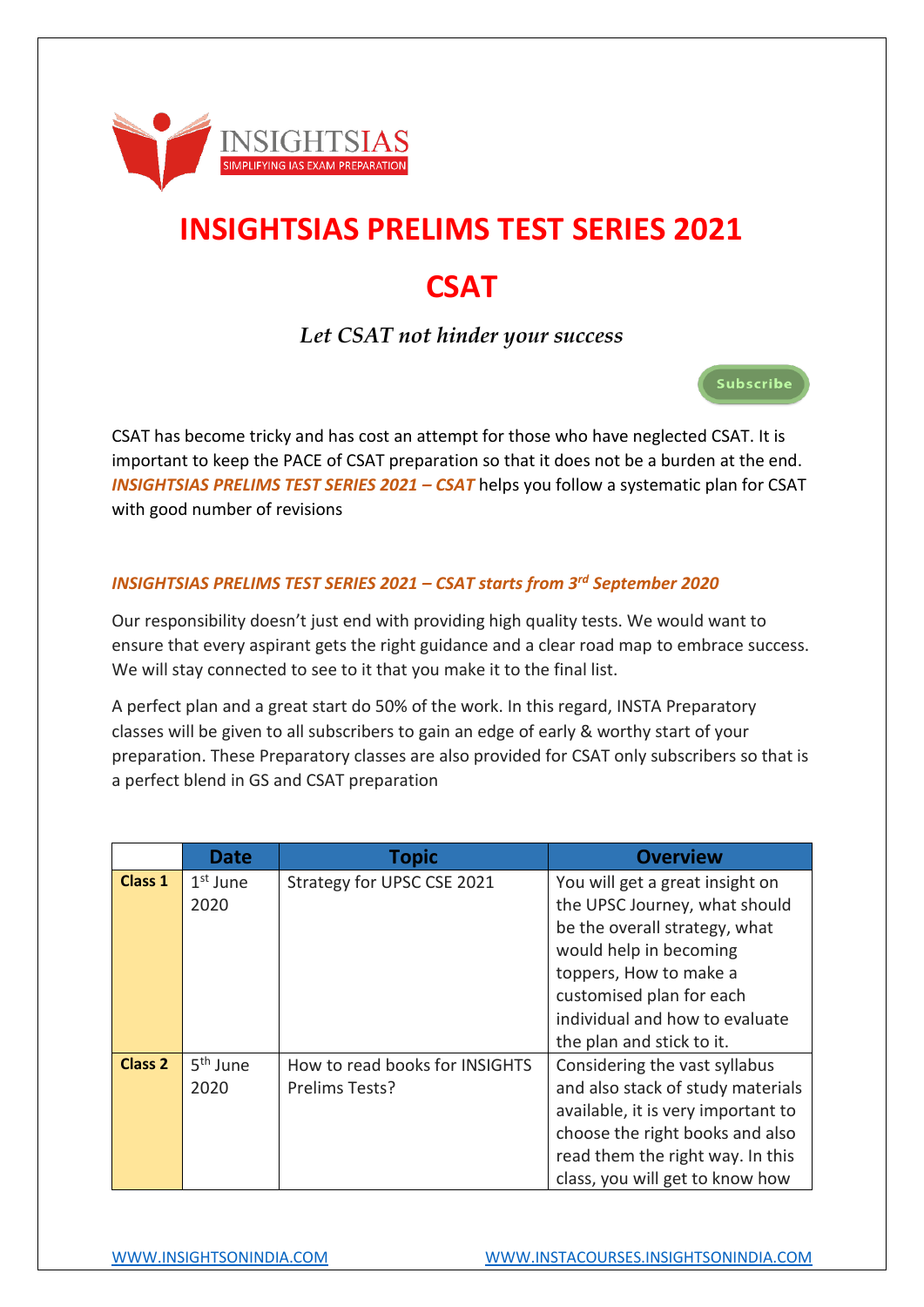

|                    |                               |                                                                                                           | to study extensively as well as<br>selectively from different<br>sources available.                                                                                                                                                                                                                                                                                          |
|--------------------|-------------------------------|-----------------------------------------------------------------------------------------------------------|------------------------------------------------------------------------------------------------------------------------------------------------------------------------------------------------------------------------------------------------------------------------------------------------------------------------------------------------------------------------------|
| <b>Class 3</b>     | 8 <sup>th</sup> June<br>2020  | How to read Current Affairs?                                                                              | UPSC has time and again shown<br>the width & depth of current<br>affairs that it can go into. With<br>the growing importance of<br>Current Affairs, it is equally<br>important to study current<br>affairs with UPSC Exam<br>perspective. This class throws a<br>light on how to link current<br>affairs to the Prelims, to GS<br>answers as well as in Optional<br>Subject. |
| Class <sub>4</sub> | 12 <sup>th</sup> June<br>2020 | How to make notes for Prelims<br>2021?                                                                    | Effective notes making strategy<br>is utmost important. An aspirant<br>should learn to make<br>customised notes for quick<br>revision. One should not waste<br>most of the time in making<br>notes, at the same time should<br>not ignore making important<br>notes for quick revision.                                                                                      |
| <b>Class 5</b>     | 20 <sup>th</sup> July<br>2020 | <b>Strategy Class and Tricks to score</b><br>high in Insights Prelims Tests as<br>well as in Prelims 2021 | This class will deal with different<br>techniques and tricks through<br>which you can commit less<br>mistakes, increase accuracy and<br>score high in prelims.                                                                                                                                                                                                               |

## **Note:**

**We may add more classes in case need be. These classes are in addition to the discussion classes for each test. Video of the classes will be made available in the portal.**

Join Our Official Telegram Channel **[HERE](https://t.me/insightsIAStips)**

Join our Official YouTube Channel **[HERE](https://www.youtube.com/channel/UCpoccbCX9GEIwaiIe4HLjwA)**

Subscribe to our Website **[WWW.INSIGHTSONINDIA.COM](http://www.insightsonindia.com/)** for regular Updates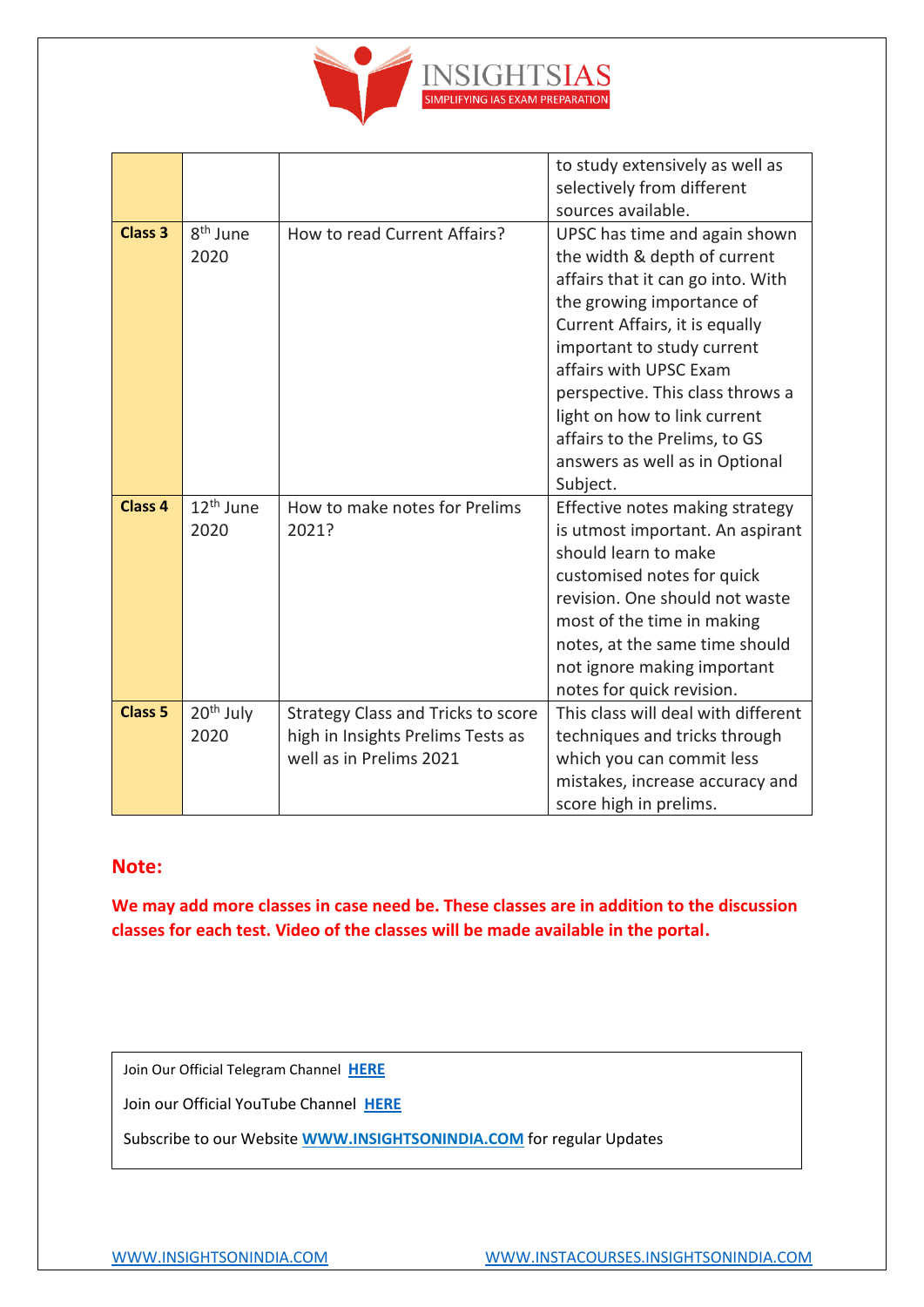

## Subscribe

| <b>Test No</b>           | <b>Date</b>                                          | <b>Test topics and sources</b>                                                                                                                                                                                                                                                                                                                                              |  |  |  |
|--------------------------|------------------------------------------------------|-----------------------------------------------------------------------------------------------------------------------------------------------------------------------------------------------------------------------------------------------------------------------------------------------------------------------------------------------------------------------------|--|--|--|
|                          | <b>CSAT TEST - 1</b>                                 |                                                                                                                                                                                                                                                                                                                                                                             |  |  |  |
| <b>CSAT TEST</b><br>$-1$ | 3 <sup>rd</sup> September<br>2020<br><b>Thursday</b> | 1. Comprehension<br>Basic numeracy & General mental ability<br>2.<br><b>Numbers</b><br>(a)<br><b>HCF &amp; LCM</b><br>(b)<br>(c)<br>Averages<br>(d)<br>Ratio & Proportion<br>Percentage<br>(e)<br>Profit & Loss<br>(f)<br>Simple interest & Compound interest<br>(g)<br>Problems on ages<br>(h)<br>Problems on clock<br>(i)<br>Partnership<br>(j)<br>(k)<br>Pipes & cistern |  |  |  |
|                          |                                                      | <b>CSAT TEST - 2</b>                                                                                                                                                                                                                                                                                                                                                        |  |  |  |
|                          |                                                      | 1. Comprehension                                                                                                                                                                                                                                                                                                                                                            |  |  |  |
| <b>CSAT TEST</b><br>$-2$ | 14 <sup>th</sup> October<br>2020<br>Wednesday        | Basic numeracy & General mental ability<br>2.<br>Time & work<br>(a)<br>(b)<br>Time & Distance<br>Boats & streams<br>(c)<br>(d)<br>Problems on trains<br><b>Permutation &amp; combination</b><br>(e)<br>(f)<br>Probability<br>charts, graphs, tables etc.<br>(g)                                                                                                             |  |  |  |
| <b>CSAT TEST - 3</b>     |                                                      |                                                                                                                                                                                                                                                                                                                                                                             |  |  |  |
| <b>CSAT TEST - 3</b>     | 23 <sup>rd</sup> November<br>2020<br><b>Monday</b>   | <b>Revision test of Test 1 &amp; Test 2 syllabus</b>                                                                                                                                                                                                                                                                                                                        |  |  |  |
|                          |                                                      | <b>CSAT TEST - 4</b>                                                                                                                                                                                                                                                                                                                                                        |  |  |  |
| <b>CSAT TEST</b><br>$-4$ | 5 <sup>th</sup> January 2021<br><b>Tuesday</b>       | 1. Comprehension<br>2. General mental ability<br>Series completion<br>(a)                                                                                                                                                                                                                                                                                                   |  |  |  |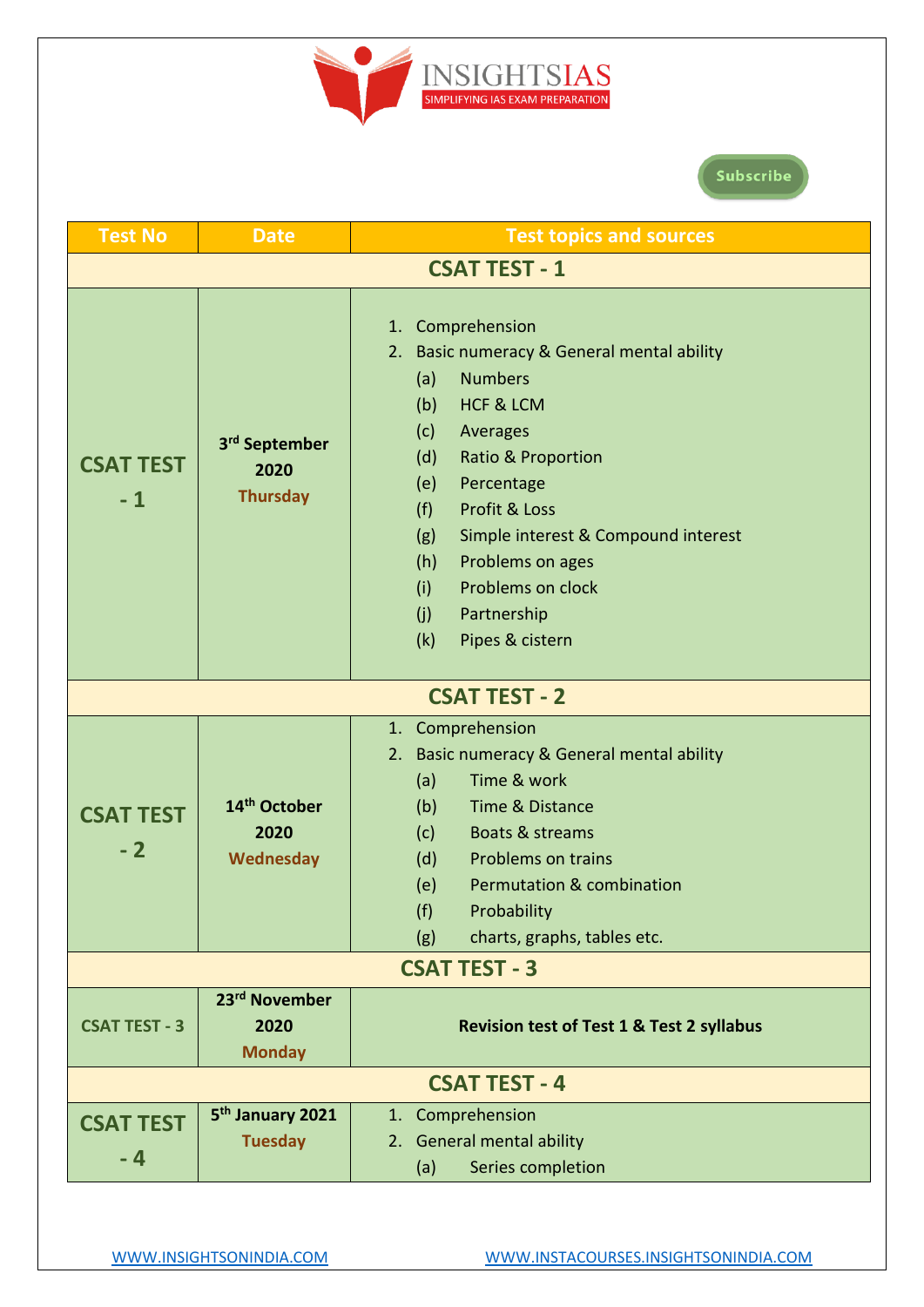

|                      |                                                    | (b)                                                  | Coding - Decoding                      |  |
|----------------------|----------------------------------------------------|------------------------------------------------------|----------------------------------------|--|
|                      |                                                    |                                                      | <b>Blood Relations</b>                 |  |
|                      |                                                    | (d)                                                  | <b>Puzzle Test</b>                     |  |
|                      |                                                    | (e)                                                  | <b>Sequential Output Tracing</b>       |  |
|                      |                                                    | (f)                                                  | <b>Direction Sense Test</b>            |  |
|                      |                                                    | (g)                                                  | Logical Venn diagrams                  |  |
|                      |                                                    | (h)                                                  | <b>Alphabet Test</b>                   |  |
|                      |                                                    | (i)                                                  | Number, Ranking & Time Sequence Test   |  |
|                      |                                                    | (j)                                                  | <b>Logical Sequence of Words</b>       |  |
|                      |                                                    | (k)                                                  | <b>Arithmetical Reasoning</b>          |  |
|                      |                                                    | (1)                                                  | Inserting the Missing Character        |  |
|                      |                                                    | (m)                                                  | Data Sufficiency                       |  |
|                      |                                                    | (n)                                                  | <b>Decision Making</b>                 |  |
|                      |                                                    | (o)                                                  | <b>Assertion and Reason</b>            |  |
|                      |                                                    | (p)                                                  | <b>Situation Reaction Test</b>         |  |
|                      |                                                    | (q)                                                  | Verification of Truth of the Statement |  |
| <b>CSAT TEST - 5</b> |                                                    |                                                      |                                        |  |
|                      |                                                    | 1. Comprehension                                     |                                        |  |
|                      | 15 <sup>th</sup> February<br>2021<br><b>Monday</b> | 2.                                                   | Logical reasoning & Analytical ability |  |
|                      |                                                    | (a)                                                  | Logic                                  |  |
| <b>CSAT TEST</b>     |                                                    | (b)                                                  | <b>Statement - Arguments</b>           |  |
| $-5$                 |                                                    | (c)                                                  | <b>Statement - Assumptions</b>         |  |
|                      |                                                    | (d)                                                  | <b>Statement - Courses of Action</b>   |  |
|                      |                                                    | (e)                                                  | Statement - Conclusions                |  |
|                      |                                                    | (f)                                                  | Syllogism                              |  |
|                      |                                                    |                                                      | <b>CSAT TEST - 6</b>                   |  |
| <b>CSAT TEST</b>     | 22nd March 2021                                    |                                                      |                                        |  |
| $-6$                 | <b>Monday</b>                                      | <b>Revision test of Test 4 &amp; Test 5 syllabus</b> |                                        |  |
|                      |                                                    |                                                      |                                        |  |
|                      |                                                    |                                                      | <b>CSAT TEST - 7</b>                   |  |
| <b>CSAT TEST</b>     | 22 <sup>nd</sup> April 2021                        |                                                      |                                        |  |
| $-7$                 | <b>Thursday</b>                                    | <b>Complete Syllabus</b>                             |                                        |  |
| <b>CSAT TEST - 8</b> |                                                    |                                                      |                                        |  |
|                      |                                                    |                                                      |                                        |  |
| <b>CSAT TEST</b>     | 3rd May 2021<br><b>Monday</b>                      | <b>Complete Syllabus</b>                             |                                        |  |
| - 8                  |                                                    |                                                      |                                        |  |
|                      |                                                    |                                                      |                                        |  |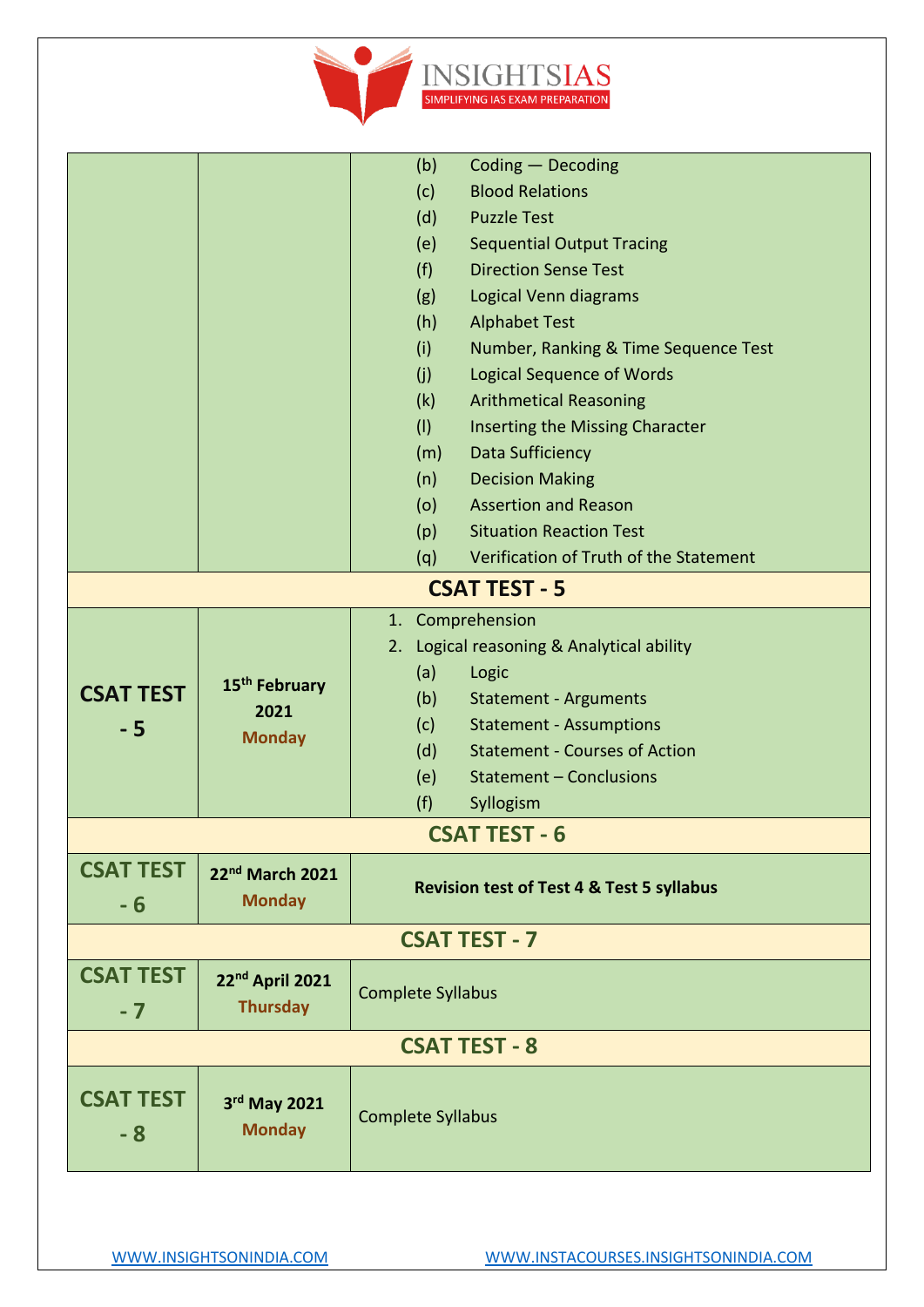

| <b>CSAT TEST - 9</b>      |                                               |                          |  |  |  |
|---------------------------|-----------------------------------------------|--------------------------|--|--|--|
| <b>CSAT TEST</b><br>$-9$  | 30th May 2021<br><b>Sunday</b>                | <b>Complete Syllabus</b> |  |  |  |
| <b>CSAT TEST - 10</b>     |                                               |                          |  |  |  |
| <b>CSAT TEST -</b><br>10  | 10 <sup>th</sup> June 2021<br><b>Thursday</b> | <b>Complete Syllabus</b> |  |  |  |
| <b>CSAT TEST - 11</b>     |                                               |                          |  |  |  |
| <b>CSAT TEST</b><br>11    | 20th June 2021<br><b>Sunday</b>               | <b>Complete Syllabus</b> |  |  |  |
| <b>CSAT TEST - 12</b>     |                                               |                          |  |  |  |
| <b>CSAT TEST</b><br>$-12$ | 30th June 2021<br><b>Wednesday</b>            | <b>Complete Syllabus</b> |  |  |  |

### **Total Number of Tests: 12**

• 12 CSAT [ 8 Sectional + 4 Full Syllabus]

**Medium**: English

**Mode:** Online & Offline

**Inclusions:** INSTA Preparatory Classes starts from 1st June 2020

10 Mains Questions with Synopsis

INSTA 30 Current Affairs and INSTA Value-added Material (Soft Copy)